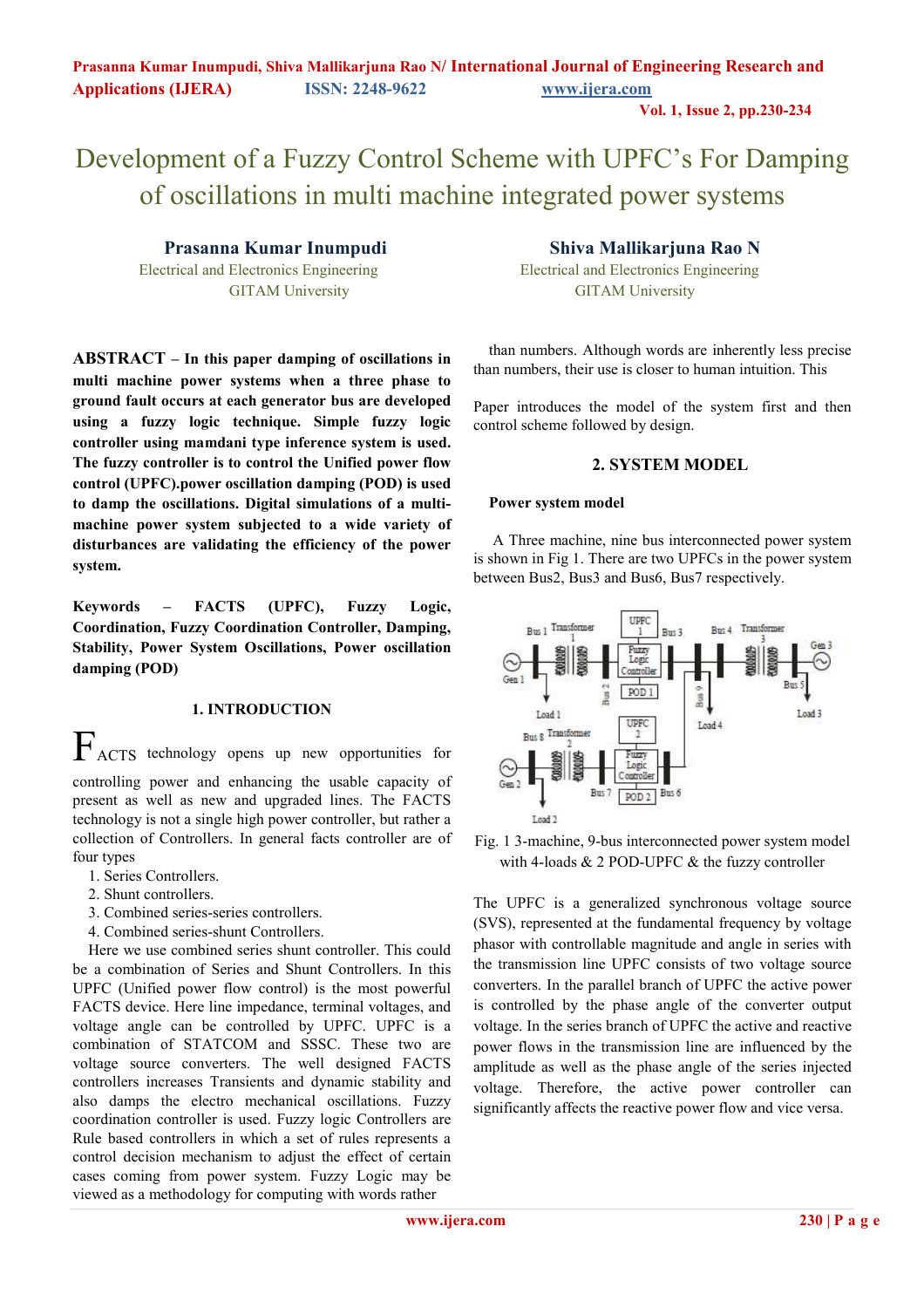

Fig. 2 UPFC Scheme

It is connected to the system through two coupling transformers. The two converters are operated from a common DC link provided by a dc storage capacitor. The UPFC has several operating modes. Shunt converter control and series converter control. Two controls modes are possible for the shunt control:

1) VAR control mode: the reference input is an Inductive or capacitive VAR request.

2) Automatic voltage control mode: the goal is to maintain the transmission line voltage at the connection point to a reference value.

By the control of series voltage, UPFC can be operated in four different ways:

1) Direct voltage injection mode: the reference inputs are directly the magnitude and phase angle of the series voltage.

2) Phase angle shifter emulation mode: the reference input is phase displacement between the sending end voltage and the receiving end voltage.

3) Line impedance emulation mode: the reference input is an impedance value to insert in series with the line impedance.

4) Automatic power flow control mode: the reference inputs are values of P and Q to maintain on the transmission line despite system changes.

#### **3. CONTROL SCHEME**

 Under a large disturbance, line impedance emulation mode will be used to improve first swing stability. For damping of the subsequent swings, as suggested before, UPFC will be

operated in the direct voltage injection mode.



Fig. 3.Series compensation mode

In this mode, the UPFC output is the series compensation voltage *V se.* This voltage is perpendicular to the line current *I line* and the phase angle of *I line* is ahead of *V se* .By the control of the magnitude of *V se* , the series compensation damping control can be achieved.

#### **3.1 POD Controller**

Commonly the POD controllers involve a transfer function consisting of an amplification link, a washout link and two lead-lag links. In this paper the active power of the transmission line is used as input signal.



Fig. 4.UPFC POD controller

The UPFC POD controller works effectively in single machine system. In order to improve the dynamic performance of a multi-machine system, the behavior of the controllers must be coordinated. Otherwise the power system will be deteriorated.

# **4. FUZZY LOGIC COORDINATED CONTROLLER DESIGN**

Most of the FACTS POD controllers belong to the PI (proportional integral) type and work effectively in single machine system especially, after the parameter optimization, the damping of power system oscillations is perfectly achieved. However the performance of the above mentioned POD controllers deteriorates in multi-machine system

 In this paper the fuzzy logic controller is to coordinate the parameters of FACTS controllers.



Fig. 5.Fuzzy coordinated-POD-UPFC controller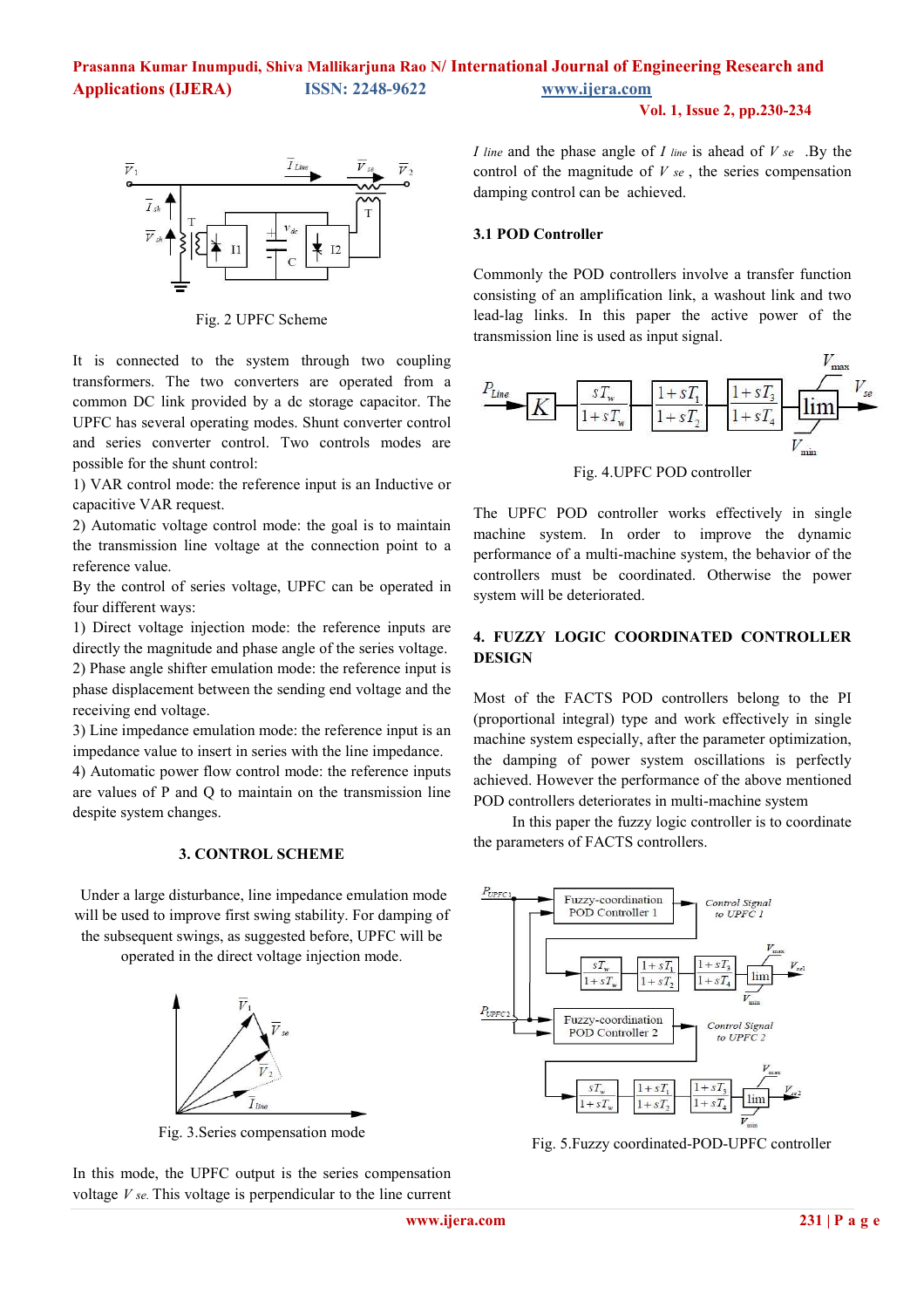# **Prasanna Kumar Inumpudi, Shiva Mallikarjuna Rao N/ International Journal of Engineering Research and Applications (IJERA) ISSN: 2248-9622 www.ijera.com**

**Vol. 1, Issue 2, pp.230-234**

Where the inputs **P**upfc1 and **P**upfc2 are the active power flow through the UPFC1 and UPFC2.The output signals are command signals adjusted to the UPFC controllers 1 and 2. In this way, the conventional POD controllers are tuned by using fuzzy-coordination controllers. The fuzzy coordination controller involves Fuzzification, Inference and defuzzification unit. Our basic structure of the fuzzy logic coordination controller to damp out the oscillations in the power system consists of 3 important parts, fuzzification, knowledge base – decision making logic (inference system) and the defuzzification.

#### **4.1 Fuzzification:**

Fuzzification is a process whereby the input variables are mapped onto fuzzy variables (linguistic variables). Each fuzzified variable has a certain membership function. The inputs are fuzzified using three fuzzy sets: B (big), M (medium) and S (small)



Fig.6 .Membership Function

The membership function of the small set is

$$
\mu_{small}(x) = \begin{cases}\n1 & x < (p-N) \\
-x + p / \sqrt{(p-N)} \le x \le p \\
0 & x > p\n\end{cases}
$$
\n(1)

Where x, namely  $U$ *PFC*1 *P* or  $U$ *PFC*2 *P* , is the input to the fuzzy controller. Similarly the big set membership function is:

$$
\mu_{Big}(x) = \begin{cases}\n0 & x < p \\
(x - p) / N & p \le x \le (p + N) \\
1 & x > (p + N)\n\end{cases}
$$
\n(2)

And the medium set membership function is:

$$
\mu_{\text{Rg}}(x) = \begin{cases}\n0 & x(p-N) \\
(x+N-p) / \sqrt{(p-N) \le x \le p} \\
(-x+N+p) / \sqrt{p \le x \le (p+N)} \\
1 & x > (p+N)\n\end{cases}
$$
\n(3)

### **4.2 Inference**

Control decisions are made based on the fuzzified variables. Inference involves rules for determining output decisions. Due to the input variables having three fuzzified variables, the fuzzy-coordination controller has nine rules for each UPFC controller. The rules can be obtained from the system operation and the knowledge of the operator. To determine the degree of memberships for output variables, the Min-Max inference is applied. Both of the two UPFC controllers use the same inference system. Only the input of them are exchanged

| $P_{U P F C 1}$<br>$P_{U P F C 2}$ |   | М | B |
|------------------------------------|---|---|---|
|                                    | R |   |   |
|                                    | R |   |   |
|                                    |   |   |   |

TABLE I Inference system

#### **4.3 Defuzzification:**

The output variables of the inference system are linguistic variables. They must be converted to numerical output. The fuzzy-coordination controller uses centroid method. The output of the fuzzy-coordination controller is

$$
u = \frac{\sum_{i=1}^{9} \mu_c(u_i) \cdot u_i}{\sum_{i=1}^{9} \mu_c(u_i)}
$$
(4)

Where  $\mu$  *u* corresponds to the value of control output for which the membership values in the output sets are equal to unity.

#### **5. SIMULINK MODEL**



Fig. 7 Model of a 3-machine, 9-bus system without Fuzzy based UPFC-POD (without controller)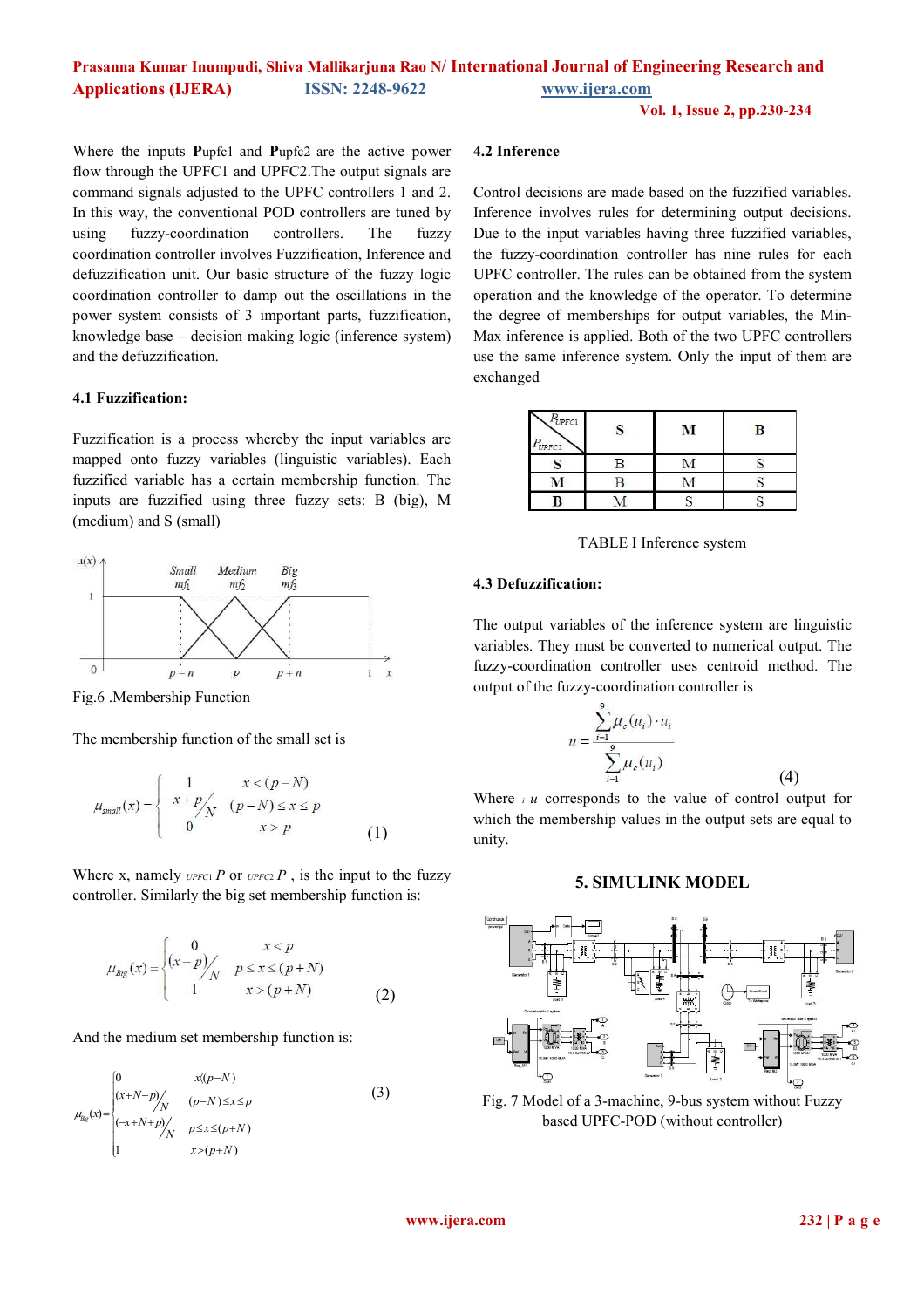# **Prasanna Kumar Inumpudi, Shiva Mallikarjuna Rao N/ International Journal of Engineering Research and Applications (IJERA) ISSN: 2248-9622 www.ijera.com**

**Vol. 1, Issue 2, pp.230-234**



Fig. 8 Model of a 3-machine, 9-bus system with Fuzzy-POD-UPFC (with controller)

# **6. SIMULATION RESULTS**

The results are between power angle (degrees) vs. time (seconds) are shown in figures 9, 10 & 11 without controller when fault occurs at generator 1, 2 & 3 respectively.

|                                                                                                                                                                                                                                | clost angle delta (degl) |    |     |    |     |
|--------------------------------------------------------------------------------------------------------------------------------------------------------------------------------------------------------------------------------|--------------------------|----|-----|----|-----|
|                                                                                                                                                                                                                                |                          |    |     |    |     |
|                                                                                                                                                                                                                                |                          |    |     |    |     |
|                                                                                                                                                                                                                                |                          |    |     |    |     |
| and a communication of the communication of the communication of the communication of the communication of the communication of the communication of the communication of the communication of the communication of the commun |                          |    |     |    |     |
| 20 million company and the company of                                                                                                                                                                                          |                          |    |     |    | .   |
|                                                                                                                                                                                                                                |                          |    |     |    |     |
|                                                                                                                                                                                                                                |                          |    |     |    |     |
|                                                                                                                                                                                                                                |                          |    |     |    |     |
| in a communication communication de la communication de la communication de la communication de la communication de la communication de la communication de la communication de la communication de la communication de la com |                          |    |     |    |     |
|                                                                                                                                                                                                                                |                          |    |     |    |     |
| 02<br>0.4<br>06                                                                                                                                                                                                                | 0.8                      | 12 | 1.4 | 16 | 1.8 |

Fig. 9.Simulation result of power angle v/s time (Without UPFC) for model 1, fault at generator 1



Fig. 10.Simulation result of power angle v/s time (Without UPFC) for model 2, fault at generator 2



Fig. 11.Simulation result of power angle v/s time (Without UPFC) for model 3, fault at generator 3

The results in figures 12, 13  $\&$  14 shows the results between power angle (degree) vs. time (seconds) with UPFC and fuzzy controller when fault occurs at generator 1, 2 & 3 respectively



Fig. 12.Simulation result of power angle v/s time (With UPFC & fuzzy control), fault at generator 1 for model 1



Fig. 13.Simulation result of power angle v/s time (With UPFC & fuzzy control), fault at generator 2 for model 2



Fig. 14.Simulation result of power angle v/s time (With UPFC & fuzzy control), fault at generator 3 for model